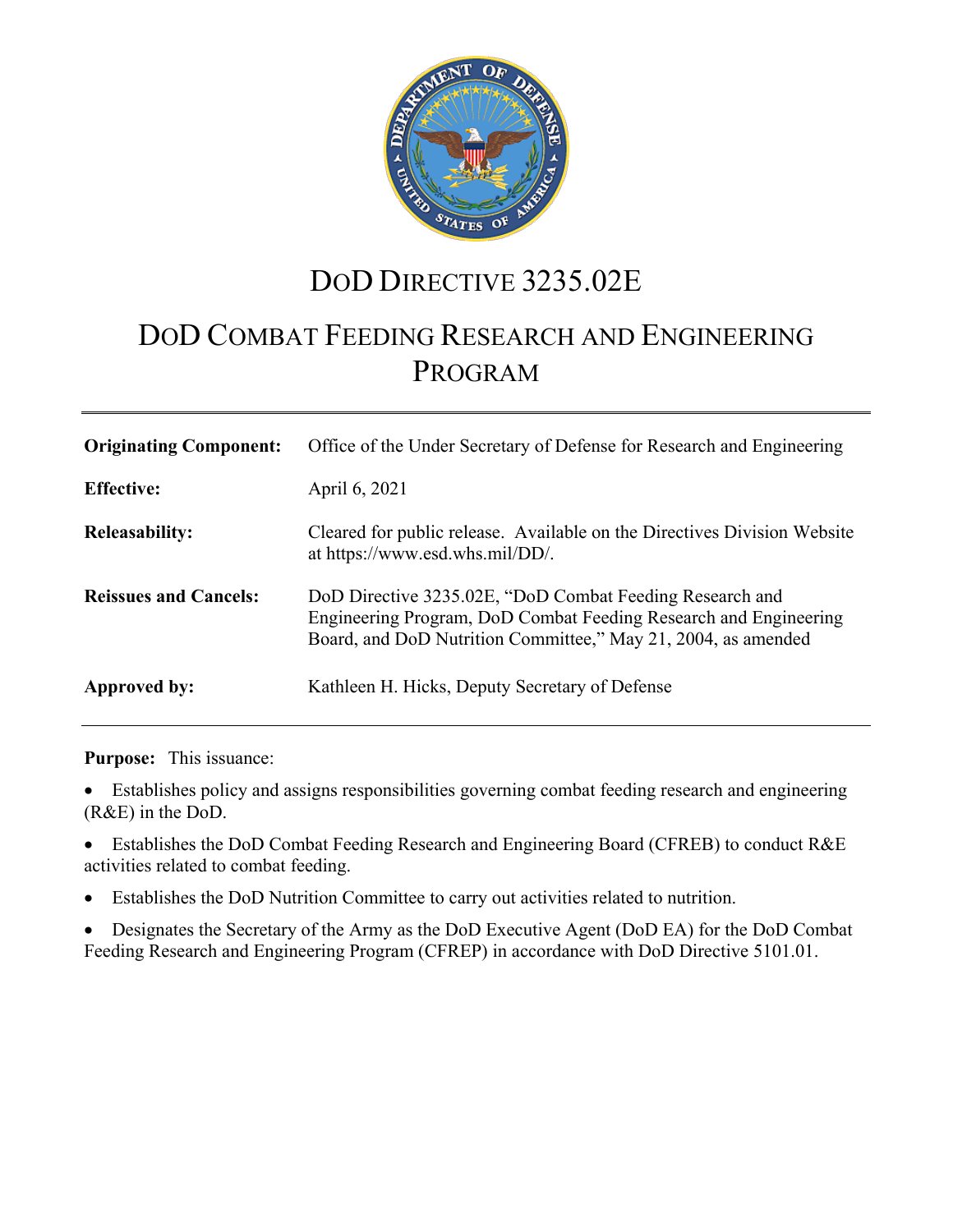# **TABLE OF CONTENTS**

| 2.1. Under Secretary of Defense for Research and Engineering (USD(R&E)) 5 |  |
|---------------------------------------------------------------------------|--|
|                                                                           |  |
|                                                                           |  |
|                                                                           |  |
|                                                                           |  |
|                                                                           |  |
|                                                                           |  |
|                                                                           |  |
|                                                                           |  |
|                                                                           |  |
|                                                                           |  |
|                                                                           |  |
|                                                                           |  |
|                                                                           |  |
|                                                                           |  |
|                                                                           |  |
|                                                                           |  |
|                                                                           |  |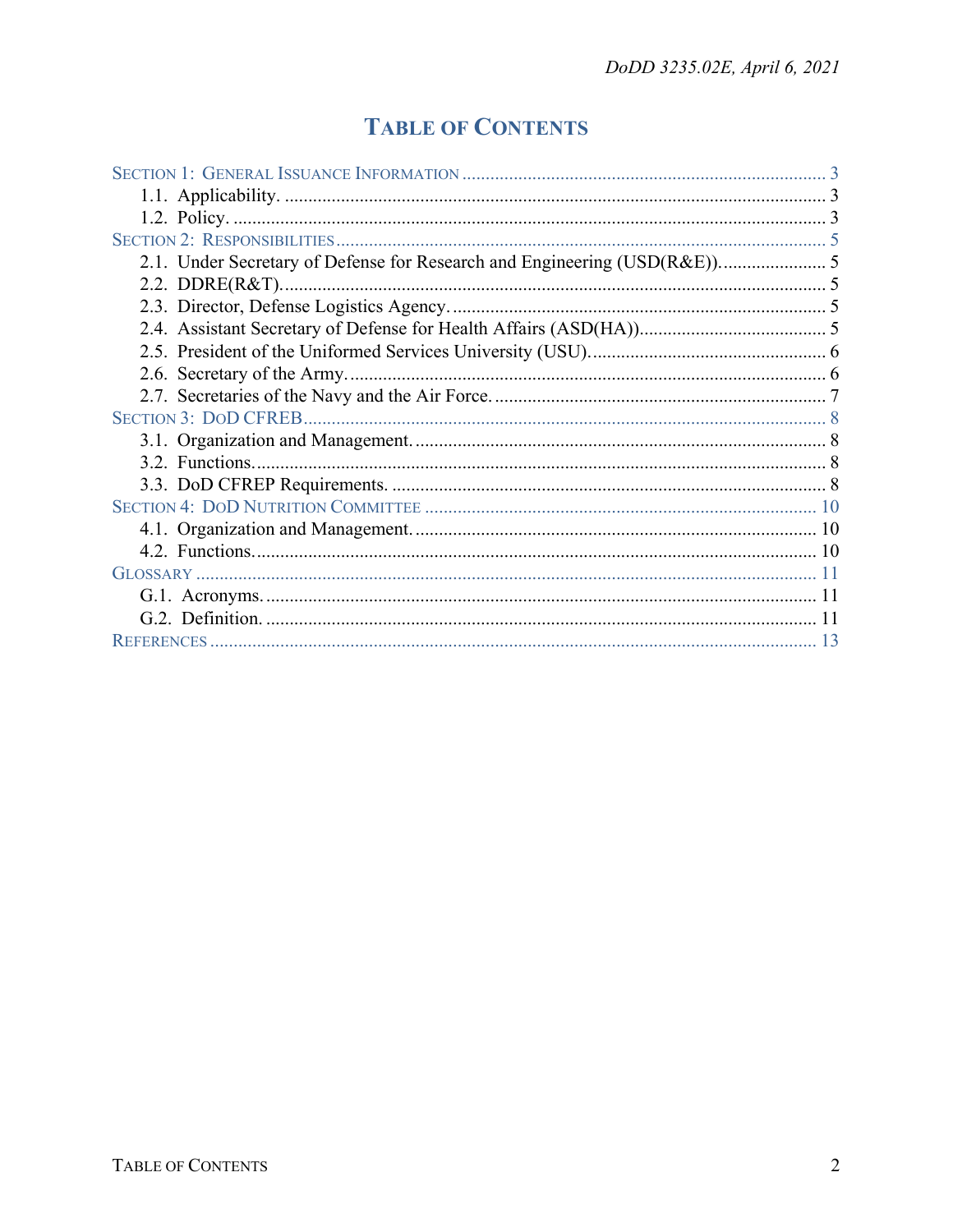## **SECTION 1: GENERAL ISSUANCE INFORMATION**

### <span id="page-2-1"></span><span id="page-2-0"></span>**1.1. APPLICABILITY.**

This issuance applies to OSD, the Military Departments, the Office of the Chairman of the Joint Chiefs of Staff and the Joint Staff, the Combatant Commands, the Office of Inspector General of the Department of Defense, the Defense Agencies, the DoD Field Activities, and all other organizational entities within the DoD (referred to collectively in this issuance as the "DoD Components").

### <span id="page-2-2"></span>**1.2. POLICY.**

It is DoD policy that:

a. The Secretary of the Army is designated as the DoD EA for the DoD CFREP pursuant to DoD Directive 5101.01. The DoD EA for the DoD CFREP will oversee the DoD CFREP to meet the requirements, objectives, and standards of the DoD Food Service Program, as identified by the Under Secretary of Defense for Personnel and Readiness and the unique food service requirements of the DoD Components.

b. The DoD Components will not conduct individual programs in R&E for combat feeding (e.g., rations, field food service equipment, field feeding systems).

c. In order to promote economy of research efforts, priority will be given to combat feeding R&E requirements shared by two or more DoD Components. A single DoD Component's R&E requirements may be prioritized above requirements of two or more DoD Components if doing so is appropriately justified in the judgment of the CFREB and agreed to by the Director, Defense Research and Engineering for Research and Technology (DDRE(R&T)). A DoD Component may appeal CFREB R&E requirement prioritization recommendations directly to the DDRE(R&T).

d. Established Federal Government sanitary standards and good manufacturing practices must be considered and strictly enforced in developing operational rations and field food service equipment to prevent food-borne illnesses under all operational conditions.

e. Nutrition standards for combat feeding and operational rations must incorporate the current dietary allowances, as established by the Institute of Medicine and the National Academies of Sciences, Engineering, and Medicine, coupled with relevant evidence of nutritional safety and efficacy from DoD and academic laboratories or other professional organizations. These standards should guide DoD personnel responsible for menu development and evaluation and nutrition education and research.

f. DoD nutrition education programs will support the objectives of the current Dietary Guidelines for Americans by the United States Department of Agriculture and the Department of Health and Human Services and the objectives of the Nutrition and Menu Standards for Human Performance Optimization, which is a single document that is designated as AR 40– 25/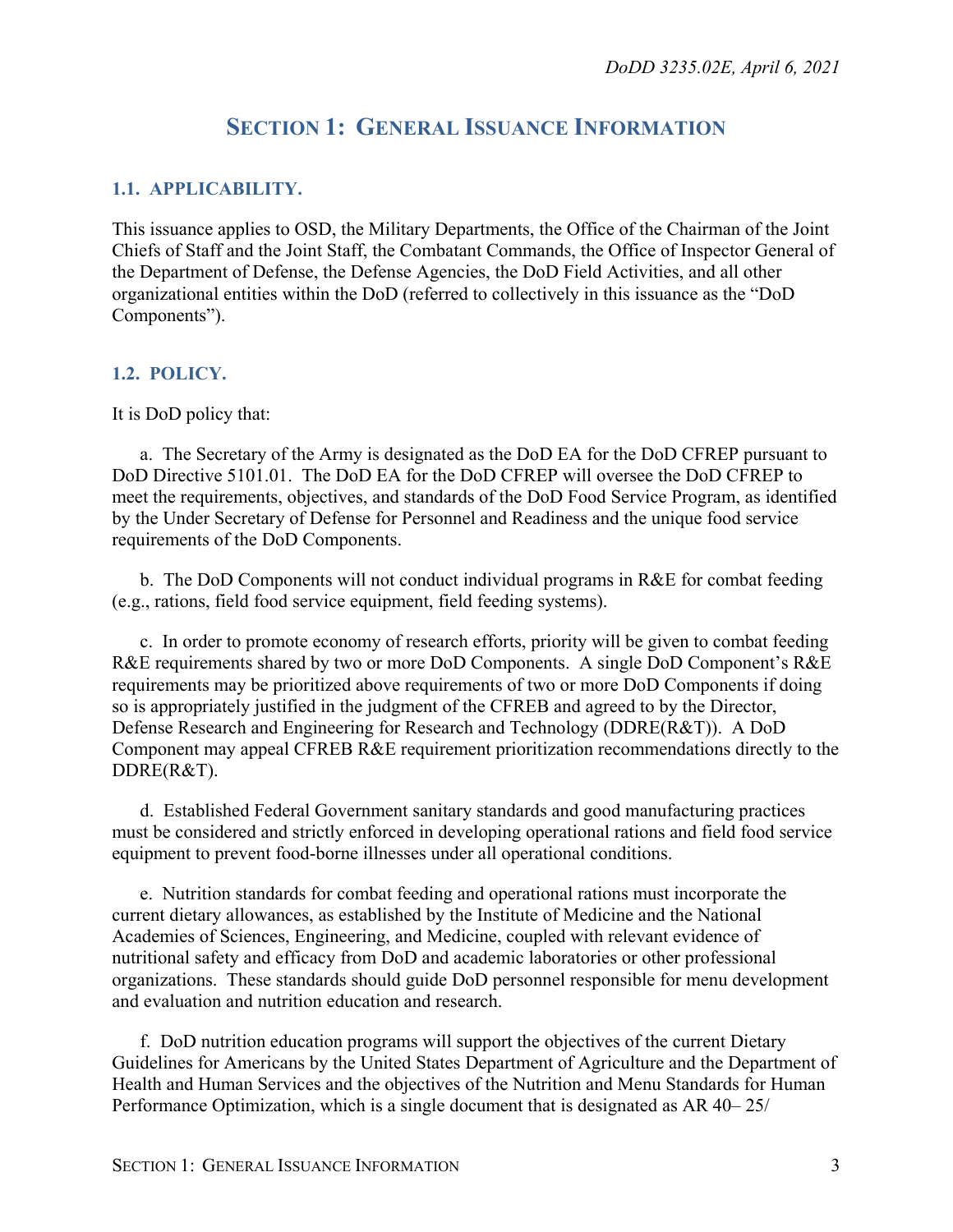OPNAVINST 10110.1/MCO 10110.49/ AFI 44–141. Commanders, Service members and their families, and food service personnel will have access to comprehensive nutrition education programs.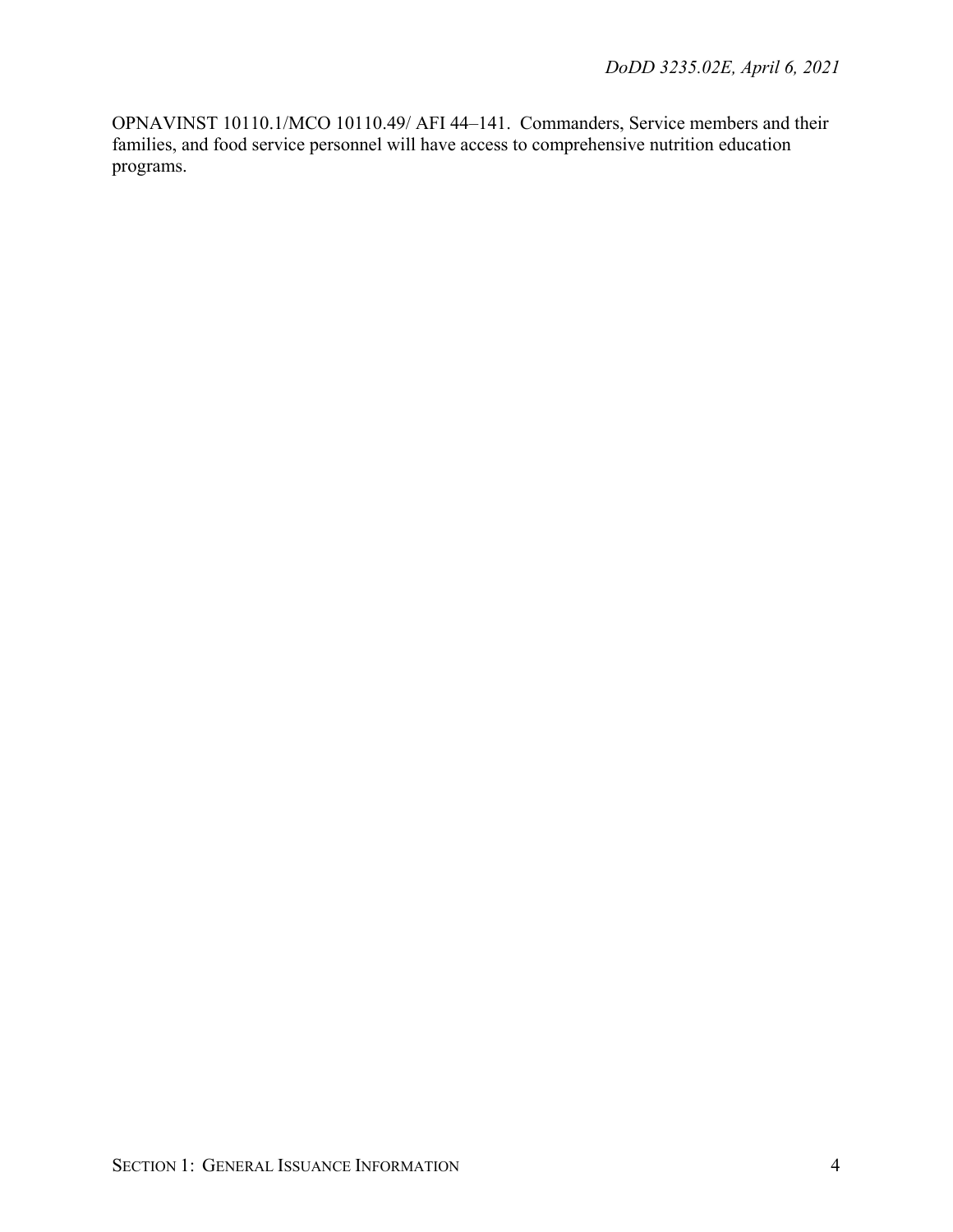## **SECTION 2: RESPONSIBILITIES**

### <span id="page-4-1"></span><span id="page-4-0"></span>**2.1. UNDER SECRETARY OF DEFENSE FOR RESEARCH AND ENGINEERING (USD(R&E)).**

The USD(R&E) oversees activities of the DoD EA for the DoD CFREP, pursuant to DoD Directive 5101.01, and ensures responsiveness to the DoD Components' food service requirements and alignment with the objectives in DoD Instruction (DoDI) 1338.10.

### <span id="page-4-2"></span>**2.2. DDRE(R&T).**

Under the authority, direction, and control of the USD(R&E), the DDRE(R&T):

a. Oversees and monitors the DoD CFREP to ensure that it responds to DoD Components' needs and the objectives and standards of DoDI 1338.10.

b. Chairs the DoD CFREB or delegates the role in writing to a member of the senior executive service or equivalent who reports directly to the DDRE(R&T). Further delegation is not permitted.

c. Establishes procedures to ensure that new technology developed under the DoD CFREP is effectively transitioned and integrated into operational ration and field food service equipment systems and subsystems and transferred to the DoD Components.

- d. Serves as the DoD CFREP final approving authority.
- e. May grant exceptions to this issuance.

### <span id="page-4-3"></span>**2.3. DIRECTOR, DEFENSE LOGISTICS AGENCY.**

Under the authority, direction, and control of the Under Secretary of Defense for Acquisition and Sustainment , the Director, Defense Logistics Agency:

a. Appoints a voting member to the DoD CFREB.

b. Assigns joint technical staff officers, as needed, for coordinating R&E support needs in the areas of operational rations, field food service equipment, field feeding systems, and nutrition.

### <span id="page-4-4"></span>**2.4. ASSISTANT SECRETARY OF DEFENSE FOR HEALTH AFFAIRS (ASD(HA)).**

Under the authority, direction, and control of the Under Secretary of Defense for Personnel and Readiness, the ASD(HA) chairs the DoD Nutrition Committee and recommends nutrition-related R&E requirements to the DDRE(R&T).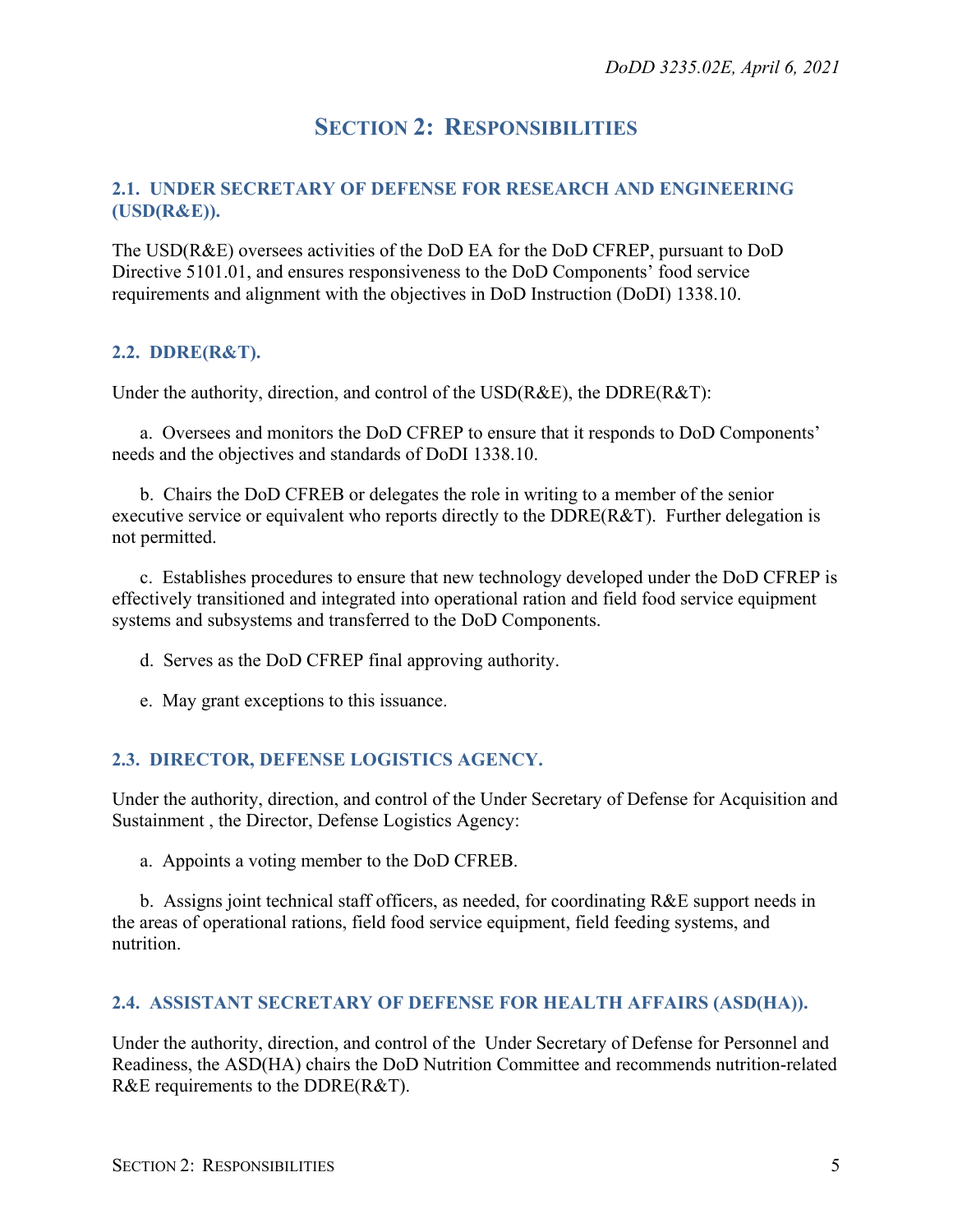### <span id="page-5-0"></span>**2.5. PRESIDENT OF THE UNIFORMED SERVICES UNIVERSITY (USU).**

Under the authority, direction, and control of the ASD(HA), the President, USU ensures that the USU health sciences and continuing education curriculum and programs include education relating to basic and applied nutritional science, food safety, and food defense.

### <span id="page-5-1"></span>**2.6. SECRETARY OF THE ARMY.**

The Secretary of the Army, as the DoD EA for the DoD CFREP:

a. Gives full consideration to the combat feeding R&E needs of the DoD Components, and applies appropriate efforts toward meeting those needs by:

(1) Maintaining an appropriate DoD technology base for operational rations, nutrition, and field food service equipment and systems research based on the DDRE(R&T)-approved Joint Service Annual R&E Program Plan.

(2) Performing operations and maintenance programming and budgeting actions to manage and maintain the CFREP based on DoD Components' priorities approved by the DDRE(R&T).

(3) Programming and budgeting for combat feeding R&E and R&E support based on the DoD Components' priorities approved by the DDRE(R&T).

(4) Executing the DoD CFREP, consistent with DoD guidance and availability of congressional appropriations.

b. Appoints a representative as Executive Secretary to the DoD CFREB to coordinate the planning, programming, and execution of the DoD CFREP with the DoD Components and to provide management and administrative support to the DoD CFREB. The Executive Secretary:

(1) Coordinates DoD nutrition-related issues with the Chairman of the DoD Nutrition Committee in accordance with DoDI 6130.05 and DoDI 1338.10.

(2) Maintains the Joint Service Annual R&E Program Plan.

(3) Plans and executes an annual DoD CFREP meeting for the CFREB and other combat feeding stakeholders to review program execution.

c. Provides recommended R&E needs to support nutrition, food safety, sanitation, and security standards.

d. Appoints a voting member to the DoD CFREB in accordance with this issuance, and to the DoD Nutrition Committee.

e. Assigns joint technical staff officer(s), as needed, for coordinating R&E support needs in the areas of operational rations, field food service equipment, field feeding systems, and nutrition.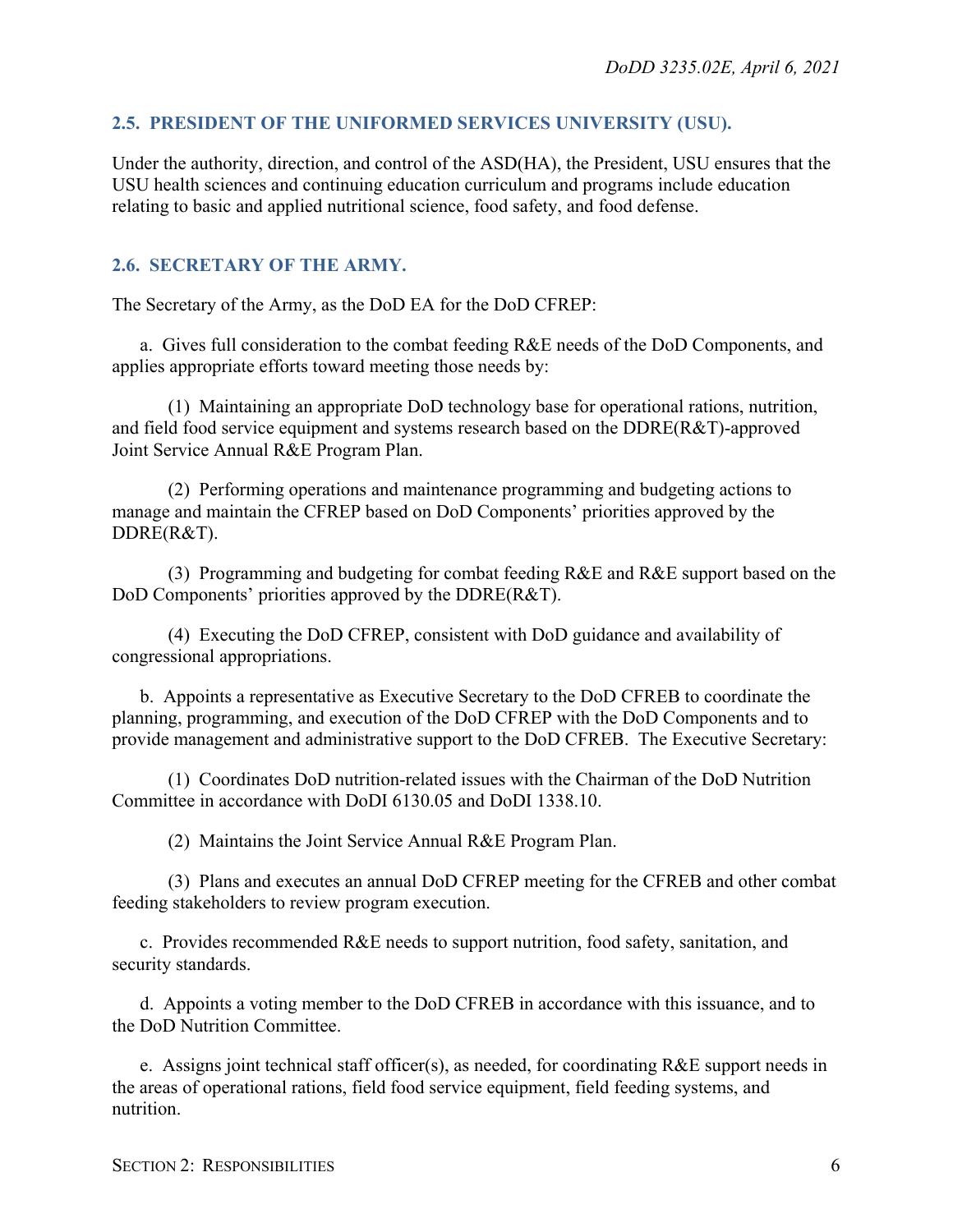f. Provides an appropriate system for identification, verification, and headquarters-level approval of the Army's combat feeding R&E requirements before submitting such requirements to the DoD CFREB Executive Secretary.

g. Forwards combat feeding R&E needs to the DoD CFREB Executive Secretary for DDRE(R&T) approval and incorporation into the DoD CFREP.

### <span id="page-6-0"></span>**2.7. SECRETARIES OF THE NAVY AND THE AIR FORCE.**

The Secretaries of the Navy and the Air Force:

a. Appoint voting members, to include members of the Navy, Marine Corps (to be appointed by the Secretary of the Navy), Air Force, and Space Force (to be appointed by the Secretary of the Air Force), to the DoD CFREB, in accordance with this issuance, and to the DoD Nutrition Committee in accordance with DoDI 6130.05.

b. Assign joint technical staff officer(s), as needed, for coordinating  $R\&E$  support needs in the areas of operational rations, field food service equipment, field feeding systems, and nutrition.

c. Provide an appropriate system for identification, verification, and headquarters-level approval of their respective combat feeding R&E requirements before submitting such requirements to the DoD CFREB Executive Secretary.

d. Forward combat feeding R&E needs to the DoD CFREB Executive Secretary for DDRE(R&T) approval and incorporation into the CFREP.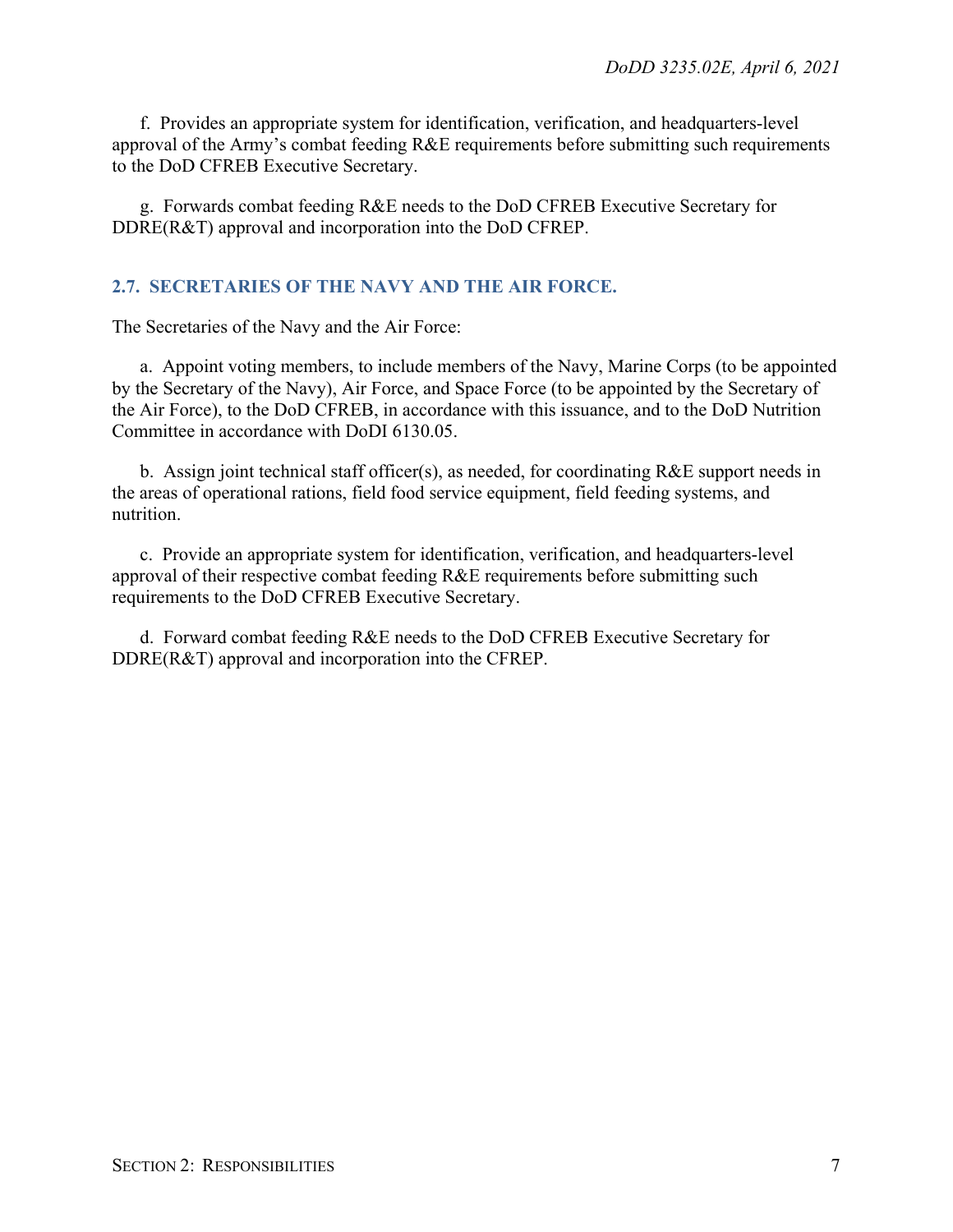## **SECTION 3: DOD CFREB**

### <span id="page-7-1"></span><span id="page-7-0"></span>**3.1. ORGANIZATION AND MANAGEMENT.**

#### The DoD CFREB will:

a. Consist of representatives from the Army, Navy, Air Force, Marine Corps, Space Force, Defense Logistics Agency, and the Joint Staff who have a professional role and expertise in combat feeding (rations, field food service equipment, or field feeding systems), each of whom will have one vote.

b. Be chaired by the DDRE(R&T) or his or her designee, who will vote in case of ties.

c. Invite observers from other DoD boards or committees or other Federal agencies with interests in DoD combat feeding R&E.

### <span id="page-7-2"></span>**3.2. FUNCTIONS.**

#### The DoD CFREB will:

a. Jointly integrate and assign priority to all combat feeding R&E needs and requirements from the DoD Components for combat feeding into a proposed DoD CFREP for DDRE(R&T) priority and approval on an annual basis.

b. Approve a Joint Service Annual R&E Program Plan and integrated Joint Service programs including test and evaluation, research, and development efforts funded by budget activities (BAs) 1–5, as well as program management and engineering support funded by operation and maintenance, Army, appropriations to address combat feeding R&E requirements from the DoD Components.

c. Solicit proposals to identify combat feeding  $R\&E$  requirements and then define research topics based on gap analysis.

### <span id="page-7-3"></span>**3.3. DOD CFREP REQUIREMENTS.**

a. The DoD CFREP will include the following elements to develop or improve general and specialized DoD combat feeding programs in response to changing modes of warfare and industry capabilities:

- (1) Applied nutrition and nutritional biochemistry.
- (2) Food engineering.
- (3) Nutrient analysis, preservation, and stabilization.
- (4) Food protection and microbiology.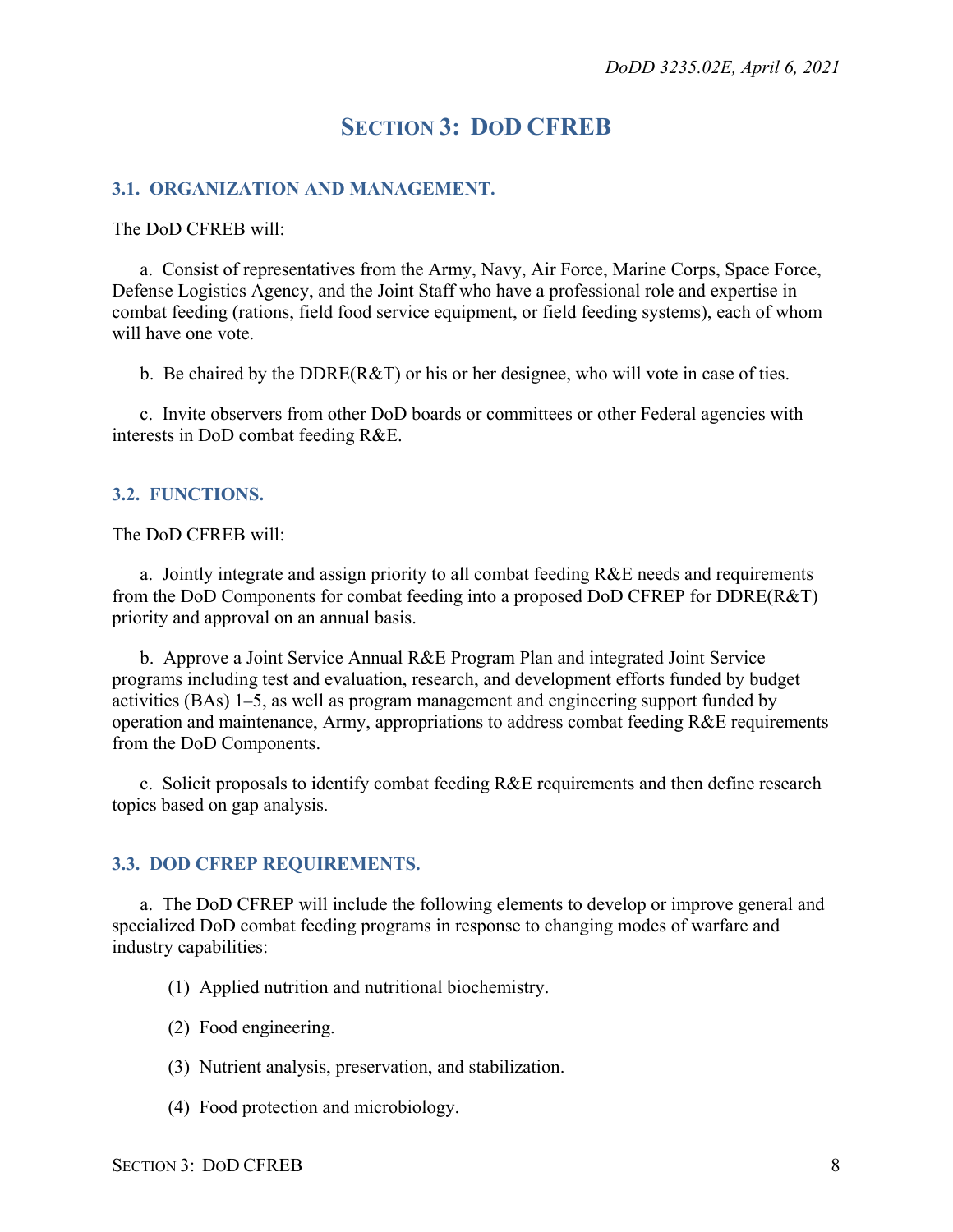(5) Food defense.

(6) Food service equipment engineering.

(7) Food packaging and polymer science.

(8) Food product development, testing, and technical evaluation.

(9) Ration systems and menu design.

(10) Combat feeding logistics.

b. The DoD CFREP will take maximum advantage of the scientific and technical capabilities of industry, academia, international programs, and other Federal Government agencies in order to apply innovative methods, develop processes or capabilities based on these sources, and establish or update current methods with present and advanced innovations.

c. The DoD CFREP will be a total life-cycle program that encompasses:

(1) Combat feeding research to provide new or enhanced feeding capabilities for military operations. Such research includes:

(a) Basic and applied food science and nutrition.

(b) Supporting nutrition education programs.

(c) Field food service equipment and field food service systems research (BA 1 and BA 2).

(d) Advanced technology development (BA 3).

(2) Combat feeding engineering to include advanced combat feeding component development and prototypes (BA 4) accommodating technology transition from the laboratory to operational use, and systems development and demonstration (BA 5) where end item performance is near or at planned operational system levels.

(3) Combat feeding engineering support to fielded combat ration systems, field feeding systems, and field feeding equipment.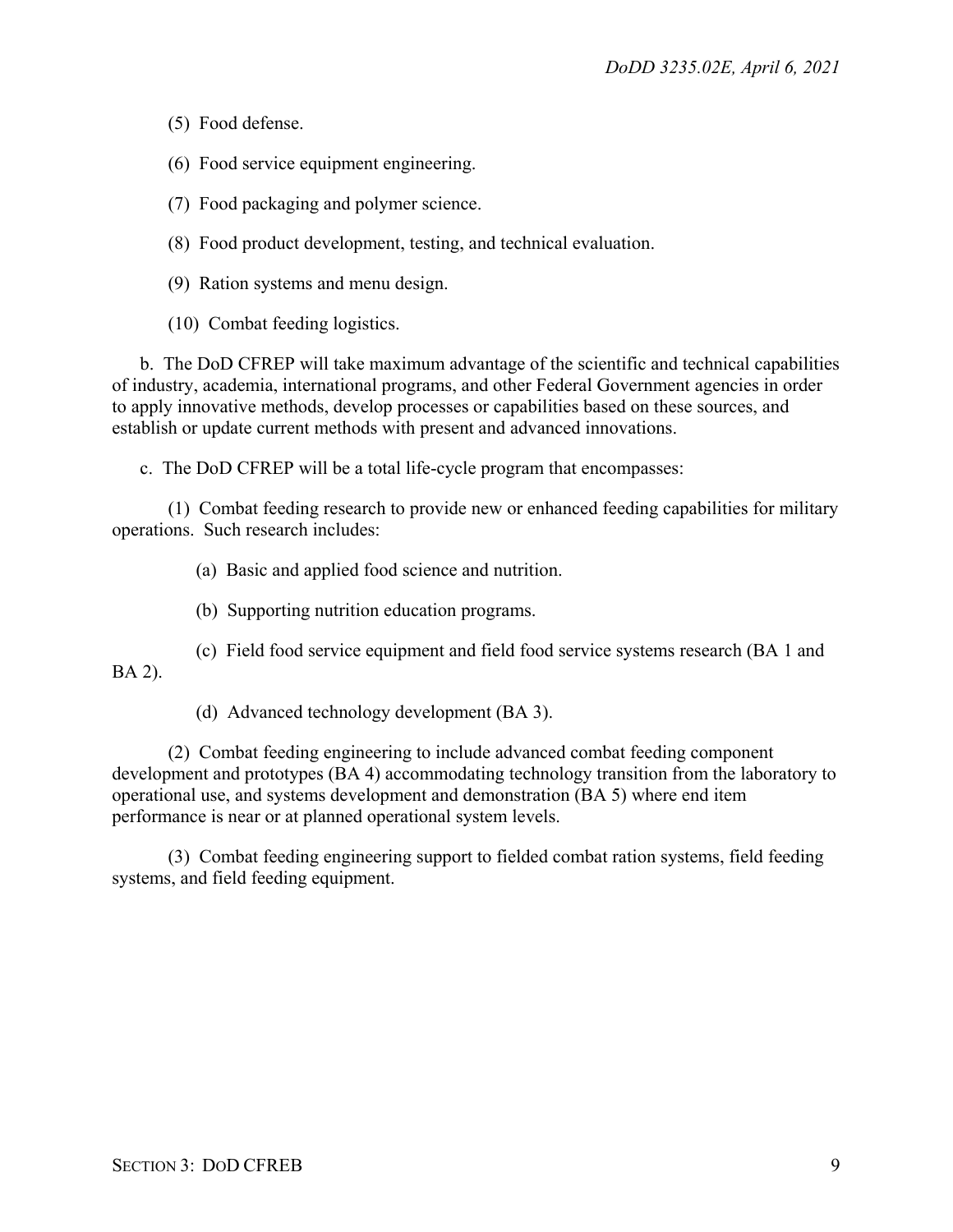## **SECTION 4: DOD NUTRITION COMMITTEE**

### <span id="page-9-1"></span><span id="page-9-0"></span>**4.1. ORGANIZATION AND MANAGEMENT.**

The DoD Nutrition Committee will:

a. Consist of representatives of the Service Surgeons General, the USU, and others from within the DoD who have a professional interest and expertise in clinical and performance nutrition, health promotion, combat feeding, and military food service programs.

b. Be chaired by the ASD(HA) and the Director, Defense Health Agency, or their designee(s).

### <span id="page-9-2"></span>**4.2. FUNCTIONS.**

The DoD Nutrition Committee will:

a. Develop and coordinate proposed nutrition policy and action plans to support a healthy and fit force and healthy communities and enhance operational rations and combat feeding.

b. Identify and recommend nutrition research priorities for feeding for military operations to the DoD CFREB.

c. Support nutrition education programs.

d. Recommend food service system and nutrition standards.

e. Apply scientific consensus from nutrition-related research to DoD policies that affect nutrition standards, food service, combat feeding, human performance optimization, and total force fitness.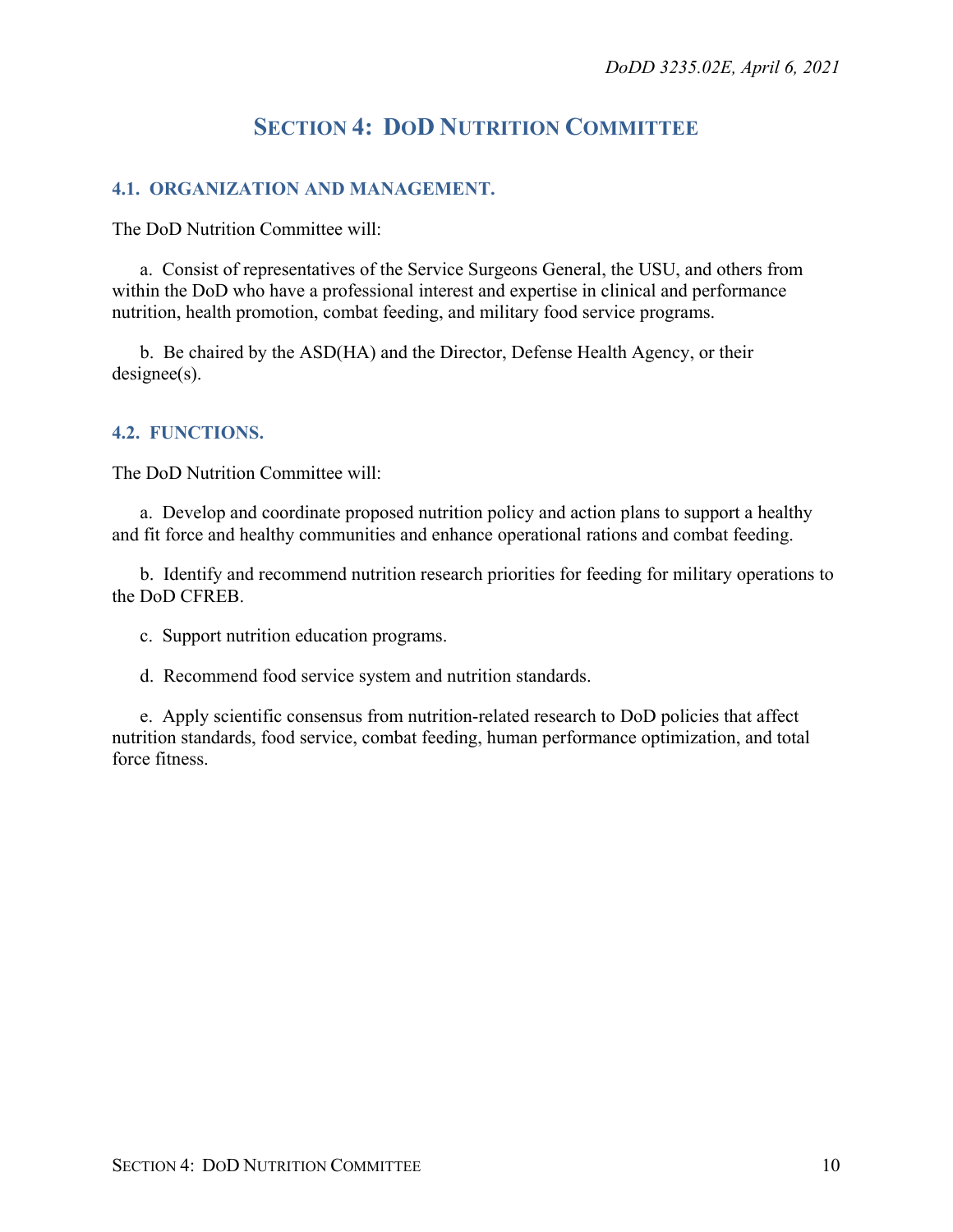## **GLOSSARY**

### <span id="page-10-1"></span><span id="page-10-0"></span>**G.1. ACRONYMS.**

| <b>ACRONYM</b>               | <b>MEANING</b>                                                                                           |
|------------------------------|----------------------------------------------------------------------------------------------------------|
| AFI<br>AR<br>ASD(HA)         | Air Force instruction<br>Army regulation<br>Assistant Secretary of Defense for Health Affairs            |
| <b>BA</b>                    | budget activities                                                                                        |
| <b>CFREB</b><br><b>CFREP</b> | DoD Combat Feeding Research and Engineering Board<br>DoD Combat Feeding Research and Engineering Program |
| DDRE(R&T)                    | Director, Defense Research and Engineering for Research and<br>Technology                                |
| DoD EA<br>DoDI               | DoD Executive Agent<br>DoD instruction                                                                   |
| <b>MCO</b>                   | Marine Corps order                                                                                       |
| <b>OPNAVINST</b>             | Chief of Naval Operations instruction                                                                    |
| R&E                          | research and engineering                                                                                 |
| USD(R&E)<br><b>USU</b>       | Under Secretary of Defense for Research and Engineering<br>Uniformed Services University                 |

### <span id="page-10-2"></span>**G.2. DEFINITION.**

These terms and their definitions are for the purpose of this issuance.

| <b>TERM</b>        | <b>DEFINITION</b>                                                                                                                                                                                                                                                                           |
|--------------------|---------------------------------------------------------------------------------------------------------------------------------------------------------------------------------------------------------------------------------------------------------------------------------------------|
| combat feeding     | The process of feeding warfighters when they are deployed to<br>conduct, support, or train for combat operations, including the<br>food, equipment, and systems necessary to support that process.                                                                                          |
| combat feeding R&E | Research, development, testing, and engineering funded by BAs<br>6.1 through 6.3 (science and technology) and 6.4 through 6.5<br>(engineering and manufacturing development) that mature<br>technology solutions for existing and evolving field feeding<br>challenges and capability gaps. |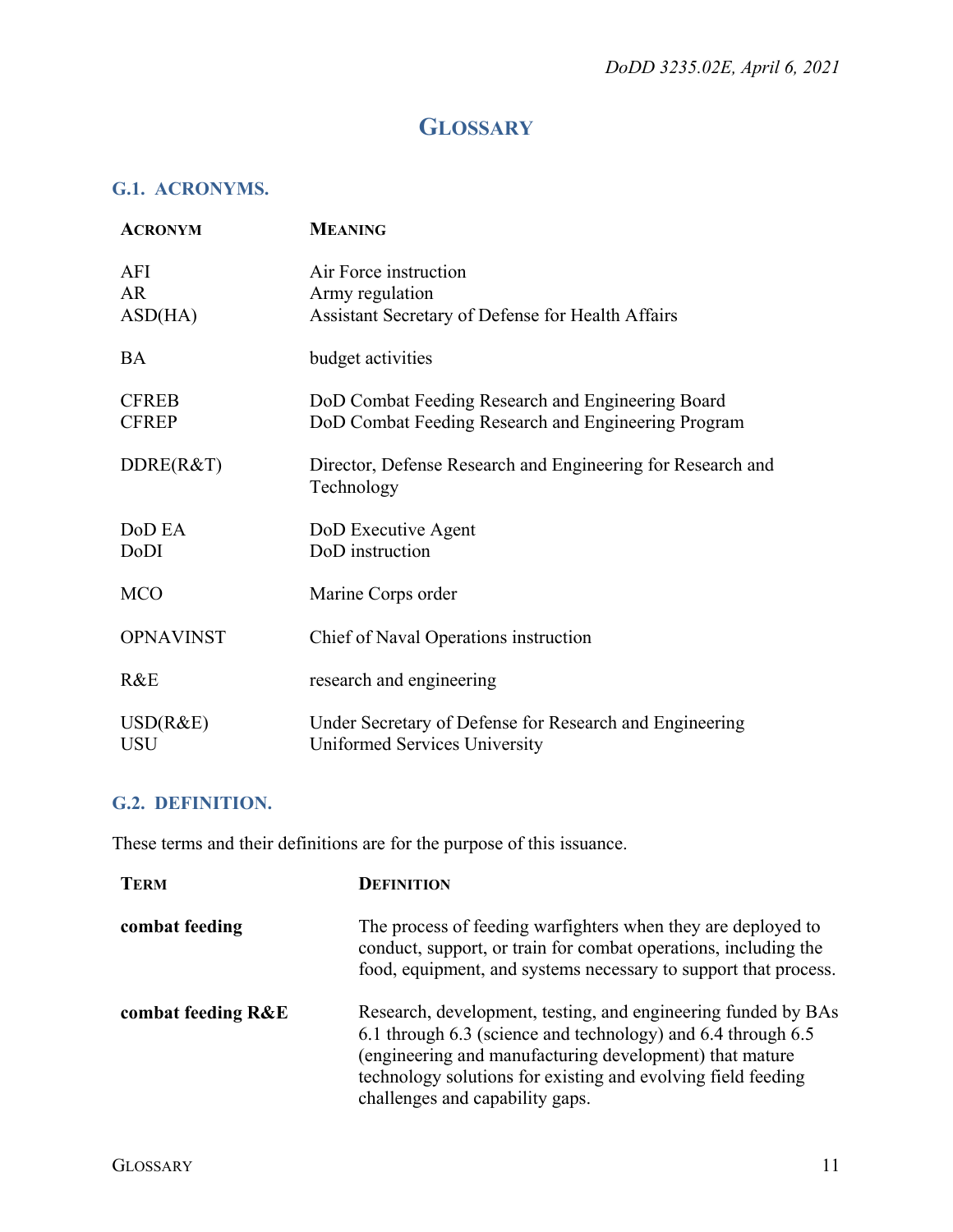| <b>TERM</b>              | <b>DEFINITION</b>                                                                                                                                                                                                                           |
|--------------------------|---------------------------------------------------------------------------------------------------------------------------------------------------------------------------------------------------------------------------------------------|
| combat ration system     | Operational ration system composed of multiple components that<br>are integrated to achieve a particular capability for combat<br>feeding.                                                                                                  |
| fietary reference intake | Nutrient values designed to reflect the latest understanding about<br>nutrient requirements, which are based on optimizing health in<br>individuals and groups.                                                                             |
| DoD technology base      | A set of tangible, intangible, and human resources, and also<br>advanced technical competences held by a DoD organization.                                                                                                                  |
| field feeding system     | System (hardware or software) designed and developed in support<br>of field feeding operations including but not limited to preparation,<br>logistics, distribution, storage, or waste disposal.                                            |
| food defense             | The effort to protect food from acts of intentional adulteration.                                                                                                                                                                           |
| nutrition                | The processes by which living organisms obtain food and use it<br>for growth, metabolism, and repair. Its stages include ingestion,<br>digestion, absorption, transport, assimilation, and excretion.                                       |
|                          | The science that deals with food and nourishment, including<br>dietary guidelines, food composition, and the roles that various<br>nutrients have in maintaining health.                                                                    |
| operational rations      | Foods supplied to sustain warfighters during combat operations,<br>operational deployments, or field training.                                                                                                                              |
| <b>R&amp;E</b>           | The application of science and technology to support the<br>acquisition process from materiel solution analysis, to technology<br>maturation, to engineering and manufacturing development, and<br>ultimately to production and deployment. |